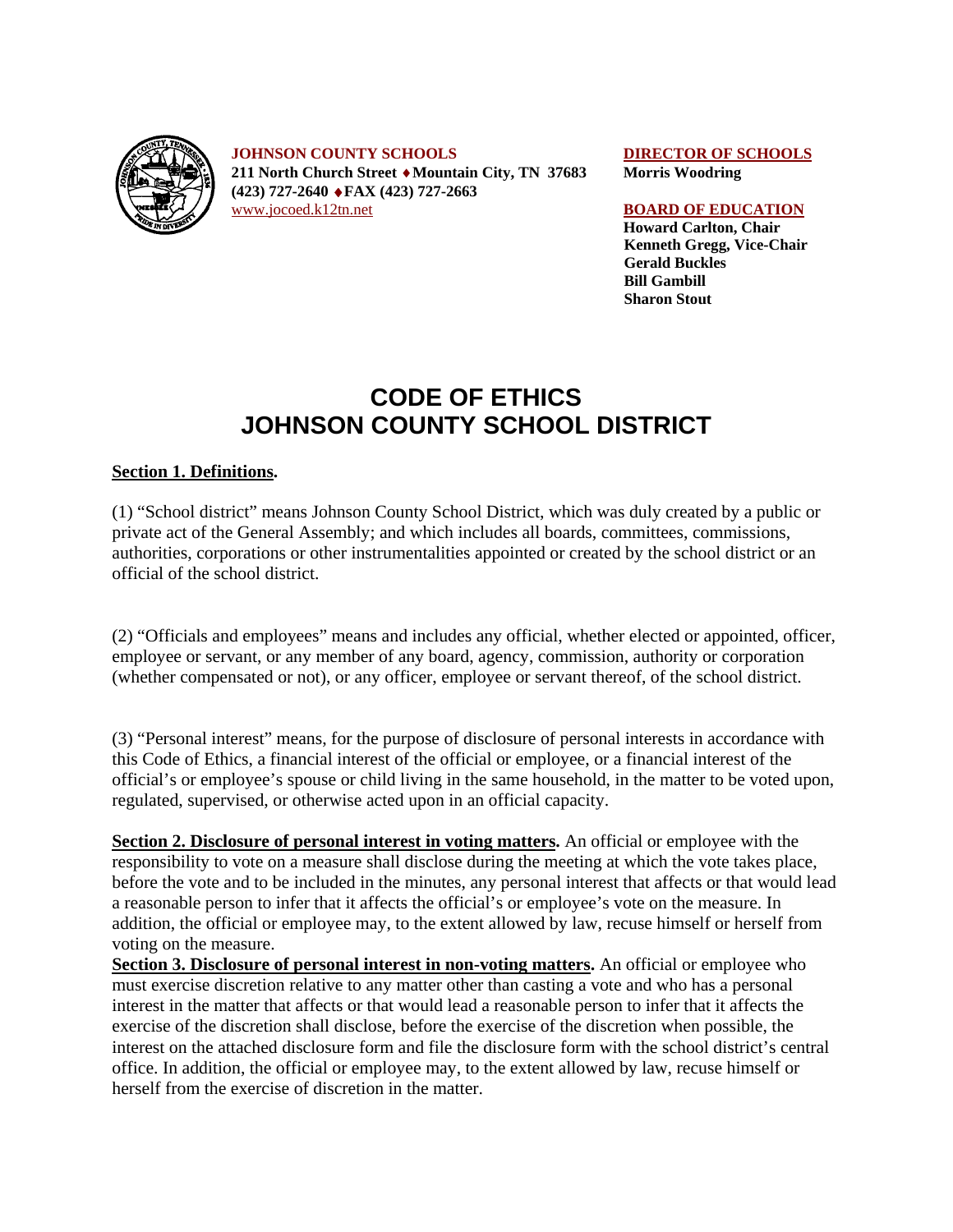**Section 4. Acceptance of gifts and other things of value.** An official or employee, or an official's or employee's spouse or child living in the same household, may not accept, directly or indirectly, any gift, money, gratuity, or other consideration or favor of any kind from anyone other than the school district that a reasonable person would understand was intended to influence the vote, official action or judgment of the official or employee in executing decision-making authority affecting the school district.

It shall not be considered a violation of this policy for an official or employee to receive entertainment, food, refreshments, meals, health screenings, amenities, foodstuffs, or beverages that are provided in connection with a conference sponsored by an established or recognized statewide association of school board officials or by an umbrella or affiliate organization of such statewide association of school board officials.

**Section 5. Ethics Complaints.** The school district may create a School District Ethics Committee (the "Ethics Committee") consisting of three members who will be appointed to one-year terms by the Chairman of the Board of Education with confirmation by the board of education. At least two members of the committee shall be members of the board of education. The Ethics Committee shall convene as soon as practicable after its appointment and elect a chair and a secretary. The records of the Ethics Committee shall be maintained by the secretary and shall be filed in the office of the director of schools, where they shall be open to public inspection.

Questions and complaints regarding violations of this Code of Ethics or of any violation of state law governing ethical conduct should be directed to the chair of the Ethics Committee. Complaints shall be in writing and signed by the person making the complaint, and shall set forth in reasonable detail the facts upon which the complaint is based.

The School District Ethics Committee may investigate any credible complaint against an official or employee charging any violation of this Code of Ethics, or may undertake an investigation on its own initiative when it acquires information indicating a possible violation, and make recommendations for action to end or seek retribution for any activity that, in the Committee's judgment, constitutes a violation of this Code of Ethics. If a member of the Committee is the subject of a complaint, such member shall recuse himself or herself from all proceedings involving such complaint. The Committee may:

(1) refer the matter to the Board Attorney for a legal opinion and/or recommendations for action;

(2) in the case of an official, refer the matter to the school board body for possible public censure if the board body finds such action warranted;

(3) in the case of an employee, refer the matter to the official responsible for supervision of the employee for possible disciplinary action if the official finds discipline warranted;

(4) in a case involving possible violation of state statutes, refer the matter to the district attorney for possible ouster or criminal prosecution;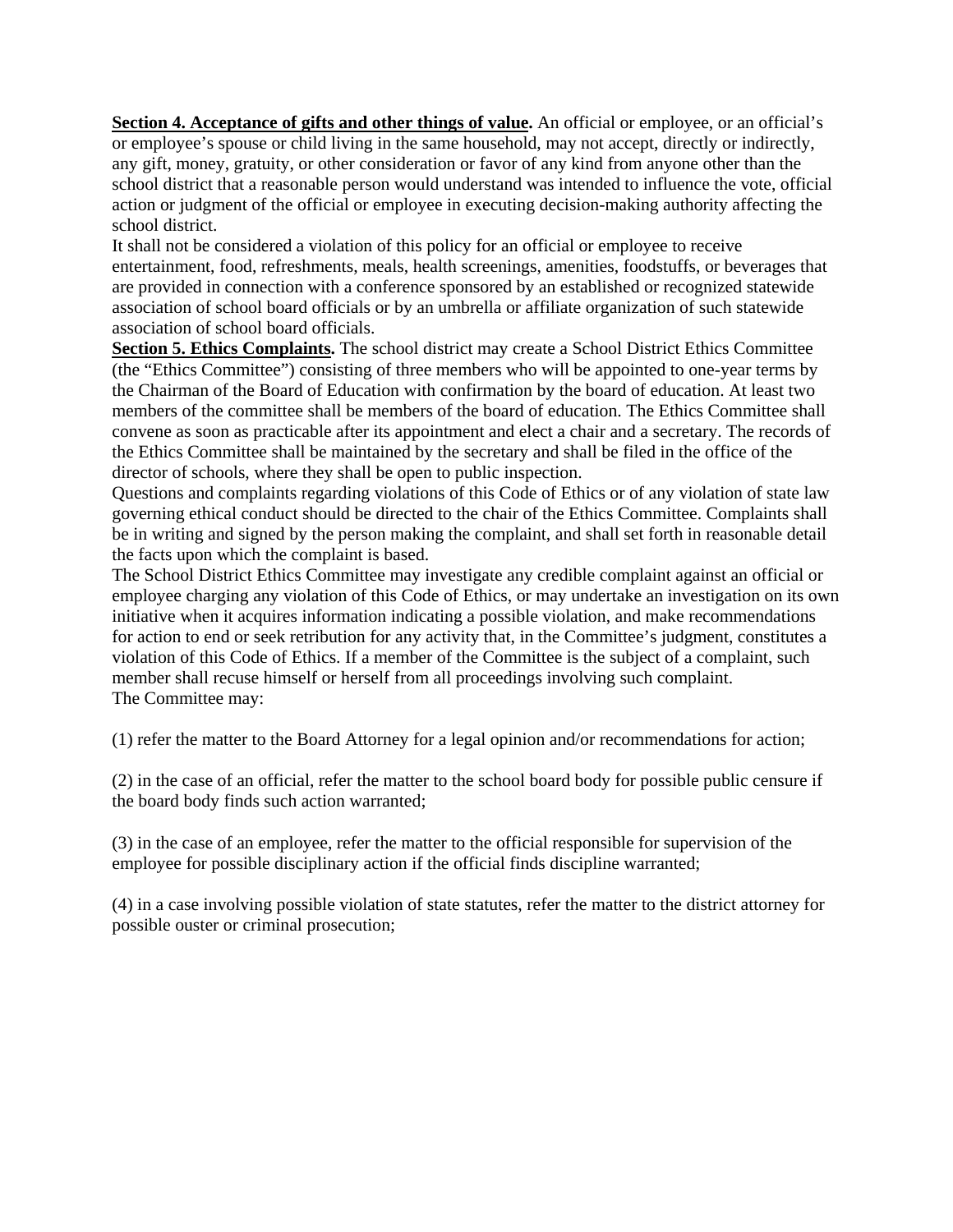The interpretation that a reasonable person in the circumstances would apply shall be used in interpreting and enforcing this Code of Ethics. When a violation of this Code of Ethics also constitutes a violation of a personnel policy or a civil service policy, the violation shall be dealt with as a violation of the personnel or civil service provisions rather than as a violation of this Code of Ethics.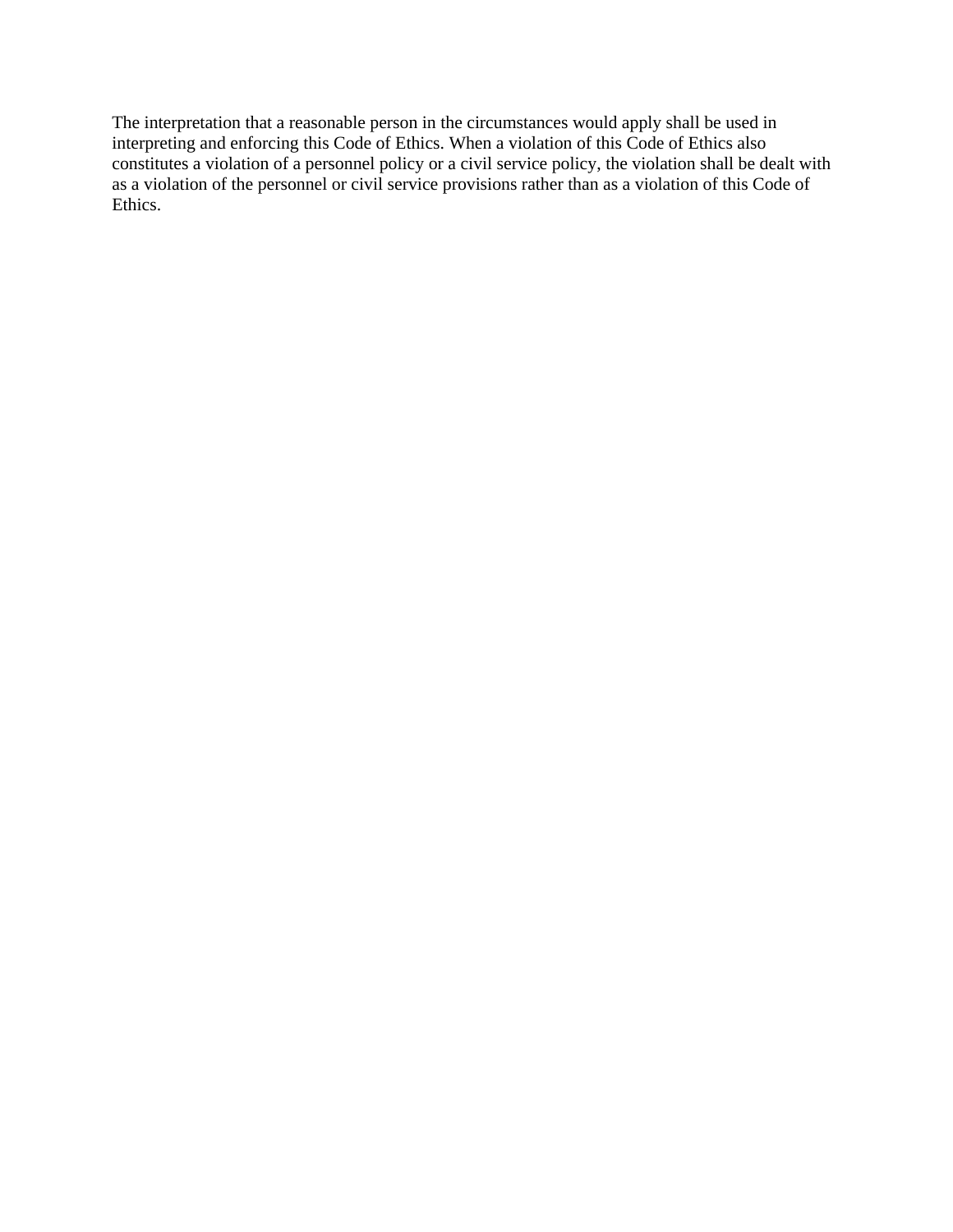# **JOHNSON COUNTY SCHOOL DISTRICT CODE OF ETHICS CONFLICT OF INTEREST DISCLOSURE STATEMENT**

**Instructions:** This form is for reporting personal interests required to be disclosed under Section 3of the Code of Ethics of this school district. Officials and employees are required to disclose personal interests in matters that affect or would lead a reasonable person to infer that it would affect the exercise of discretion of an official or employee.

- 1. Date of disclosure:
- 2. Name of official or employee:
- 3. Office and position:\_\_\_\_\_\_\_\_\_\_\_\_\_\_\_\_\_\_\_\_\_\_\_\_\_\_\_\_\_\_\_\_\_\_\_\_\_\_\_\_\_\_\_\_\_
- 4. Description of personal interest (describe below in detail):

Signature of official or employee

\_\_\_\_\_\_\_\_\_\_\_\_\_\_\_\_\_\_\_\_\_\_\_\_\_\_\_\_\_\_\_\_

\_\_\_\_\_\_\_\_\_\_\_\_\_\_\_\_\_\_\_\_\_\_\_\_\_\_\_\_\_\_\_\_

\_\_\_\_\_\_\_\_\_\_\_\_\_\_\_\_\_\_\_\_\_\_\_\_\_\_\_\_\_\_\_\_

Witness Signature

Printed name of witness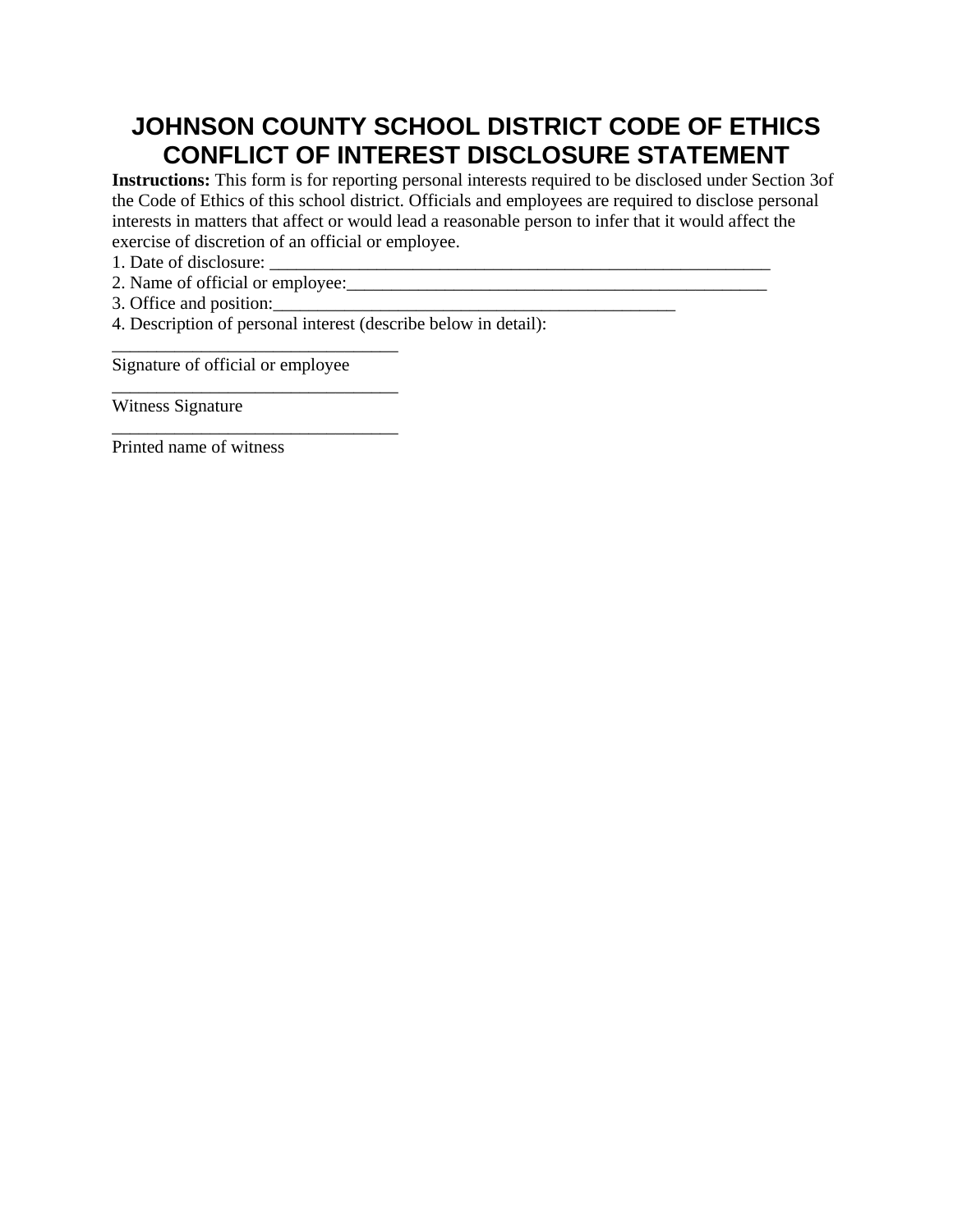### **Appendix – Applicable State Laws**

In addition to the ethical principles set out in this Code of Ethics, state laws also provide a framework for the ethical behavior of elected officials and employees in the performance of their duties. Officials and employees should familiarize themselves with the state laws applicable to their office or position and the performance of their duties. To the extent that an issue is addressed by state law (law of general application, public law of local application, local option law, or private act), the provisions of that state law, to the extent they are more restrictive, shall control. Following is a brief summary of selected state laws concerning ethics in local government. **This summary is not intended to be an exhaustive listing of all existing applicable State laws.** For the full text of these statutes, see the Tennessee Code Annotated (T.C.A.) sections indicated.

Campaign finance—T.C.A. Title 2, Chapter 10. Part One (campaign financial disclosure) requires candidates for public office to disclose contributions and contributors to their campaigns. Part Three (campaign contribution limits) limits the total amount of campaign contributions a candidate may receive from an individual and sets limits on the amount a candidate may receive in cash. Conflict of interest—T.C.A. § 12-4-101 is the general conflict of interest statute that applies in all counties. It prohibits anyone who votes for, lets out, or in any manner supervises any work or contract from having a direct financial interest in that contract, purchase or work, and it requires disclosure of indirect financial interests by public acknowledgment.

Conflict of interest—T.C.A. § 49-6-2003 applies to the department of education in all counties and prohibits direct and indirect conflicts of interest in the sale of supplies for use in public schools. Conflict of interest—T.C.A. § 5-1-125 applies in all counties and prohibits officials and employees from purchasing surplus school system property except where it is sold by public bid.

Conflict of interest—T.C.A. § 5-14-114 applies in counties that have adopted the County Purchasing Law of 1957. It prohibits the purchasing agent, members of the purchasing commission, and all county officials from having any financial or other personal beneficial interest in any contract or purchase of goods or services for any department or agency of the county.

Conflict of interest—T.C.A. § 5-21-121 applies in counties that have adopted the County Financial Management System of 1981. It prohibits all county officials and employees from having any financial or other personal beneficial interest in the purchase of any supplies, materials or equipment for the county.

Conflict of interest—T.C.A. §§ 5-5-102 and 12-4-101 govern disclosures and abstentions from voting due to conflicts of interest of members of county legislative bodies.

Conflict of interest disclosure statements—T.C.A. § 8-50-501 and the following sections require candidates and appointees to local public offices to file a disclosure statement with the state ethics commission listing major sources of income, investments, lobbying activities,